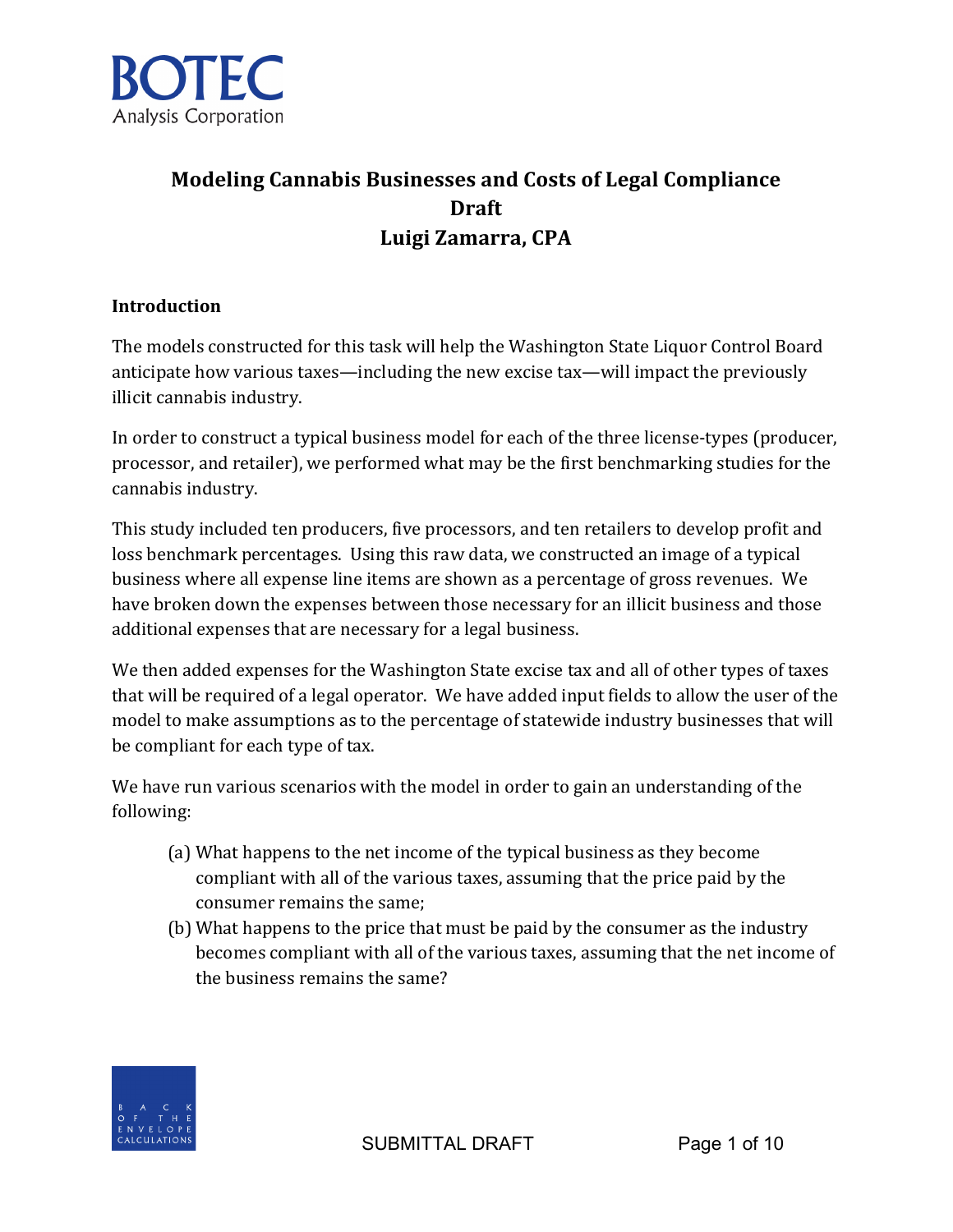We have built the model to allow changes to input variables easily to show the impact of various assumptions. This paper analyzes compliance factors typical for the industry that will have a bearing on understanding the dynamics of how taxes interact with previously illicit market prices and previously illicit profits for business operators.

### **Understanding Consumer Behavior**

It would be beyond the scope of this paper to consider in detail the interplay between taxes, price, and the consumer's choice between the licit and illicit markets. These issues have been more fully addressed by other members of the BOTEC Team.

Anecdotal evidence suggests that consumers will pay a higher price for legal, tested, and regulated marijuana than for black market product. What is not clear is how much more consumers would be willing to pay. If the price premium to purchase from a legal operator is set too high, consumers at some point will prefer to purchase from an illicit operator if doing so will save them significant money.

This modeling is designed to show the impact on prices and profits; we will leave the conclusions as to the effect on consumer behavior to others who may find the modeling helpful to their understanding.

# **Understanding Business Operators and Business Profits**

Business operators understand their profits by reference to what they have invested into the business, since they need to obtain a return on their investment. This return comes in many forms. For purposes of this project, we have chosen to focus on the main three forms of repayment:

- (a) Long-term loan interest payments
- (b) Executive group salaries
- (c) Actual or true net income after deductions for the previous two.

Most business models will group these three together when analyzing business values. EBITDA is a common business acronym for "earnings before interest, taxes, depreciation and amortization." However, because we want a model that takes into account deprecation and amortization, we have factored estimates for these into our modeling. The other items we have grouped together as a total of net income subject to corporate income tax.

We recognize that business owners will have a choice as to how much they take out as salary and interest versus how much they take out as dividends. We further recognize that salary and interest on loans are deductible to the business before calculating the business income taxes. However, we feel it is useful to think of these items together, since any deduction for salary and interest payments will still be taxed, only they will be taxed to the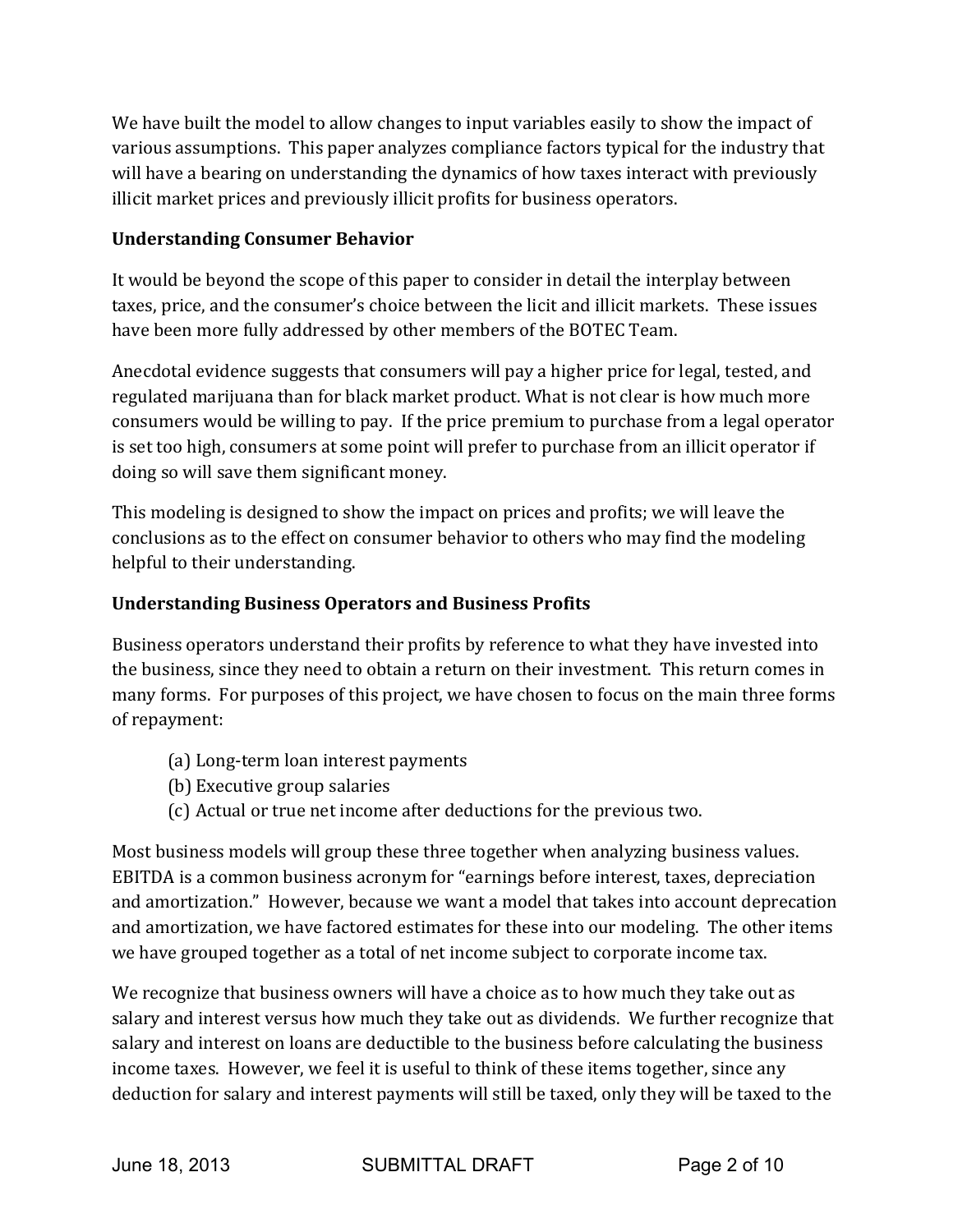individual business owner. For simplicity, we feel it is easiest to group these together and measure the income taxes using the corporate tax rate.

### **Compliance Rates**

Not all businesses comply completely with every tax law. Although when a business does comply, it will tend to comply with most, after a transition period from illicit operations. We have built this model to allow different assumptions regarding the percentages of compliance when analyzing the statewide industries.

# **Producer Activities versus Processor Activities**

In the data we have collected from producers, virtually all of them have performed the finishing procedures themselves: drying, trimming and curing. These procedures are part of production, not part of processing. Therefore, all of the costs for these procedures are already included in the cost data of the benchmarks presented here for producers. This conforms to existing industry practices. It may be difficult to change this industry norm to have these finishing procedures performed by a different business, i.e., the processor, since that would entail transportation of plants during a time when the plant is vulnerable to damage, disease and theft.

### **Producer Model**

The benchmarks for producers tell the story of a typical farmer, with very low variable costs and very high net incomes. For these businesses, revenue is generated mainly from the products of labor, rather than an investment in capital assets or from the resale of product purchased with working capital. The gross margins are very high at 79% and the net income of the base illicit operation is likewise relatively high at 53%. Total variable costs were 20.6% and total fixed costs were 26.2%.

Most producers have much lower gross revenues than retailers. We have found the average producer is grossing around \$500,000 annually under existing market conditions. Assuming industry-wide revenues to producers of \$500 million, this data suggests that Washington State might contain roughly 1,000 producers (counting both black and gray markets).

# **Producers' Added Costs for Legal Operations**

These are not as significant as we would have expected. Because of various issues related to federal enforcement against producers, fewer of these companies are operating with all of the costs needed for fully legal operations; we have had to make some assumptions. We have assumed workers compensation insurance and payroll taxes will approximate those for retailers. Other added legal costs include insurance, security and professional fees.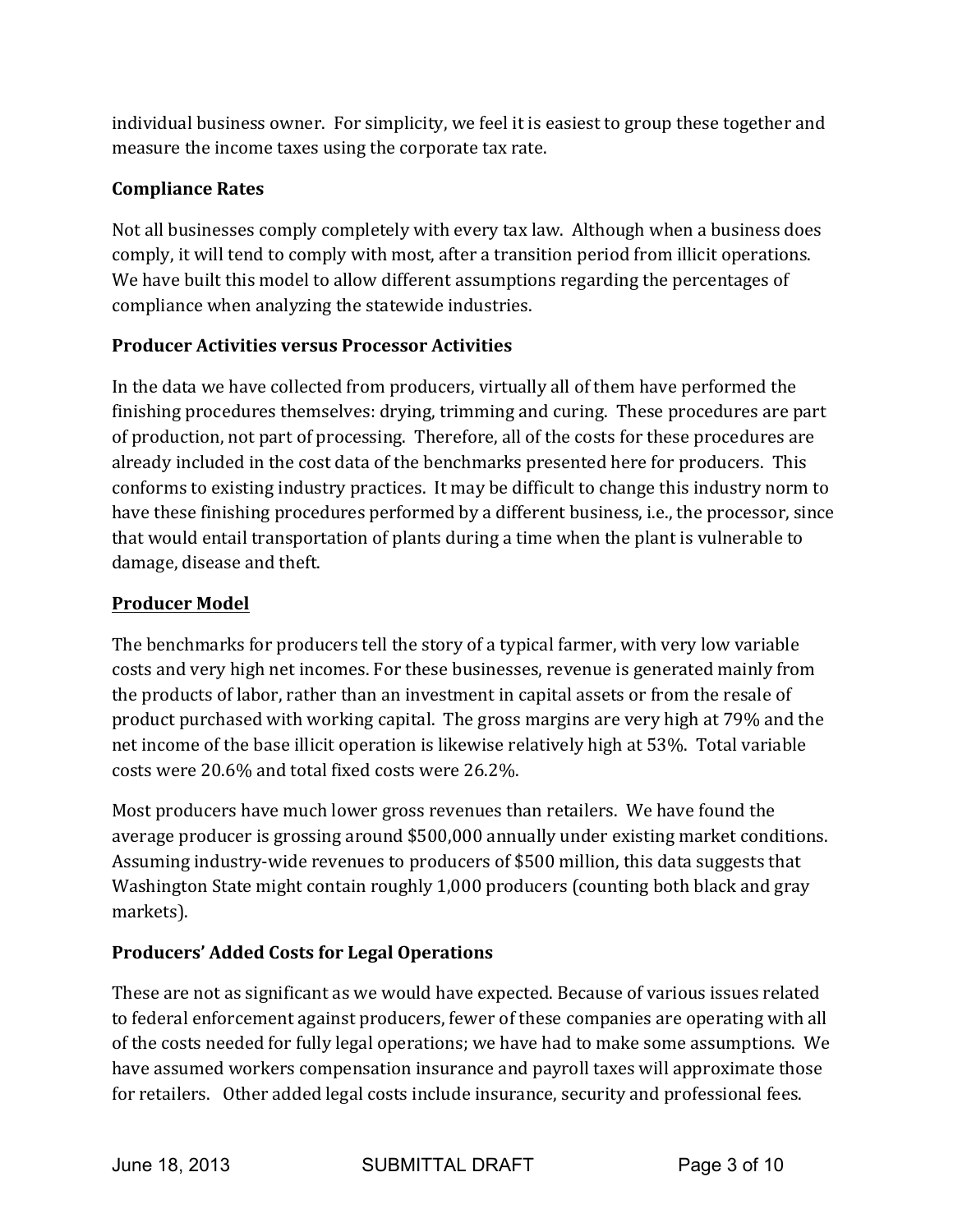Please note that professional fees do not include personal criminal defense funds that are sometimes set aside. In total, these added costs were only 5.5 percent of gross revenues, resulting in a net income margin of  $48.7\%$ .

The large resulting net income all goes into the profit retained by the grower. This large net is in line with what a talented and experienced grower currently expects to receive. Based upon an average sized operation of \$500,000 gross, the grower is taking \$238,600 into income after these costs, but before excise and income taxes.

### **Producers' Added Excise Tax**

The excise tax for the average sized producer is expected to be \$125,000 per year (25% of \$500,000). Assuming a high compliance rate of 99%, the State can expect to receive \$123,750,000 annually based upon an assumed statewide producer market of \$500 million.

However, two factors affect the expected excise tax collections from producers: (a) the compliant producer will want to increase prices to recoup the cost of the excise tax, and this price increase will itself result in more taxes collected, (b) the compliance rate statewide may be materially less than 99%.

We assume that those who are compliant with the excise tax will also tend to be compliant with federal and state taxes. This is important in our analysis, since the excise tax is a deduction for federal income tax purposes, and we want to measure the impact based upon after tax take home pay of the producer.

# **Producers' Added Federal and State Taxes**

The Business and Occupation tax for wholesalers is currently .484% (or 48.4 basis points). This tax is not very material at \$2420 for the average grower size of \$500,000. Taking the statewide industry as a whole, and assuming full compliance, that computes to \$2.4 million state revenues. Because the tax rate is quite low, this tax has a relatively high compliance rate: 97% is assumed as a starting point (the WSLCB might obtain information to confirm compliance rates for the B&O tax).

Federal income taxes are much more significant. We have assumed that the grower is a corporation subject to the relatively flat 34% corporate tax rate that applies to most medium sized businesses (this assumption is made for simplicity and understanding of the model). We have also assumed that a minimal impact of IRC Section 280E, which generally allows most expenses for producers since most of the expenses may be properly treated as Cost of Goods Sold. Delivery and wholesale selling costs are not very material to the overall operation. 

# **Impact of Taxes on Profits and Prices for the Producer**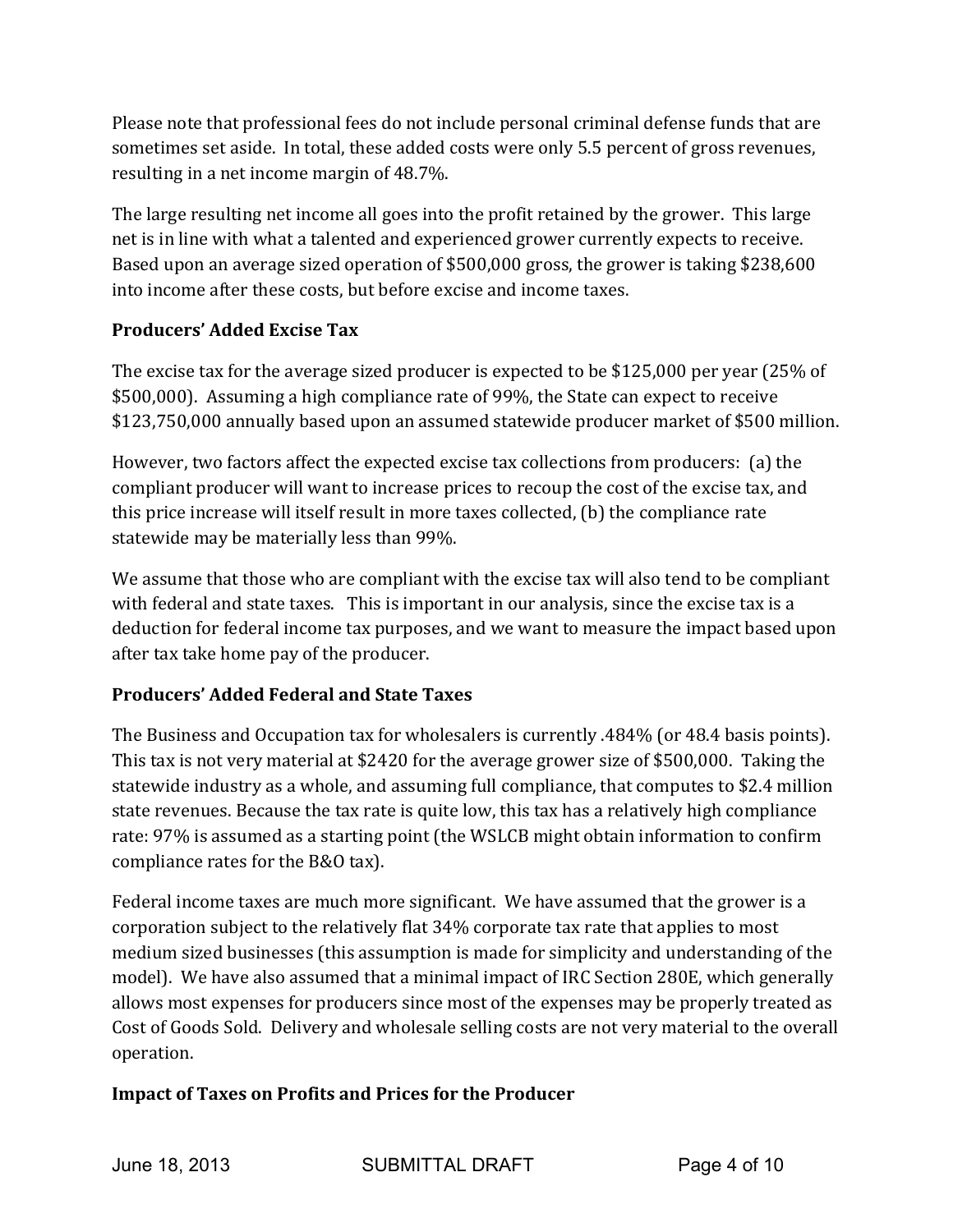If we assume that the market wholesale price of marijuana will remain the same at the current market price, the average producer will see his after-tax take home pay reduced from \$238,600 to \$73,400. 

If the producer would like the same take home pay after complying with all taxes as  $s/he$ had while illicit, s/he would need to increase the wholesale price by 68%. A pound of marijuana that previously sold for \$2,500 would then have to sell for \$4,200. Since the legal market is not likely to pay this much more, it is likely the producer will be taking home much less pay.

This makes logical sense because (a) federal taxes are half of after tax take home pay, and (b) the excise tax rate is relatively large.

A more realistic price increase to anticipate from the producer would be 25%, matching the excise tax rate. The average producer would take home \$134,900 for operating a producer business that was selling the same quantity of marijuana and generating \$625,000 of gross revenues. The same pound of marijuana that sold for \$2,500 would now be priced at \$3,125.

This might appear to be a reasonable outcome. The table below summarizes some of these data points (the first four rows could be viewed as the new profit paradigm and the last two rows as the old profit paradigm):

| <b>Price Increase</b> | <b>Price per Pound</b> | <b>Total Gross</b><br><b>Revenues</b> | <b>After Tax Take</b><br>Home |
|-----------------------|------------------------|---------------------------------------|-------------------------------|
| 10 Percent            | 2,750                  | 550,000                               | 97,981                        |
| 20 Percent            | 3,000                  | 600,000                               | 122,572                       |
| 25 Percent            | 3,125                  | 625,000                               | 134,867                       |
| 35 Percent            | 3,375                  | 675,000                               | 159,457                       |
| 60 Percent            | 4,000                  | 800,000                               | 220,933                       |
| 75 Percent            | 4,375                  | 875,000                               | 257,818                       |

#### **Retailer Model**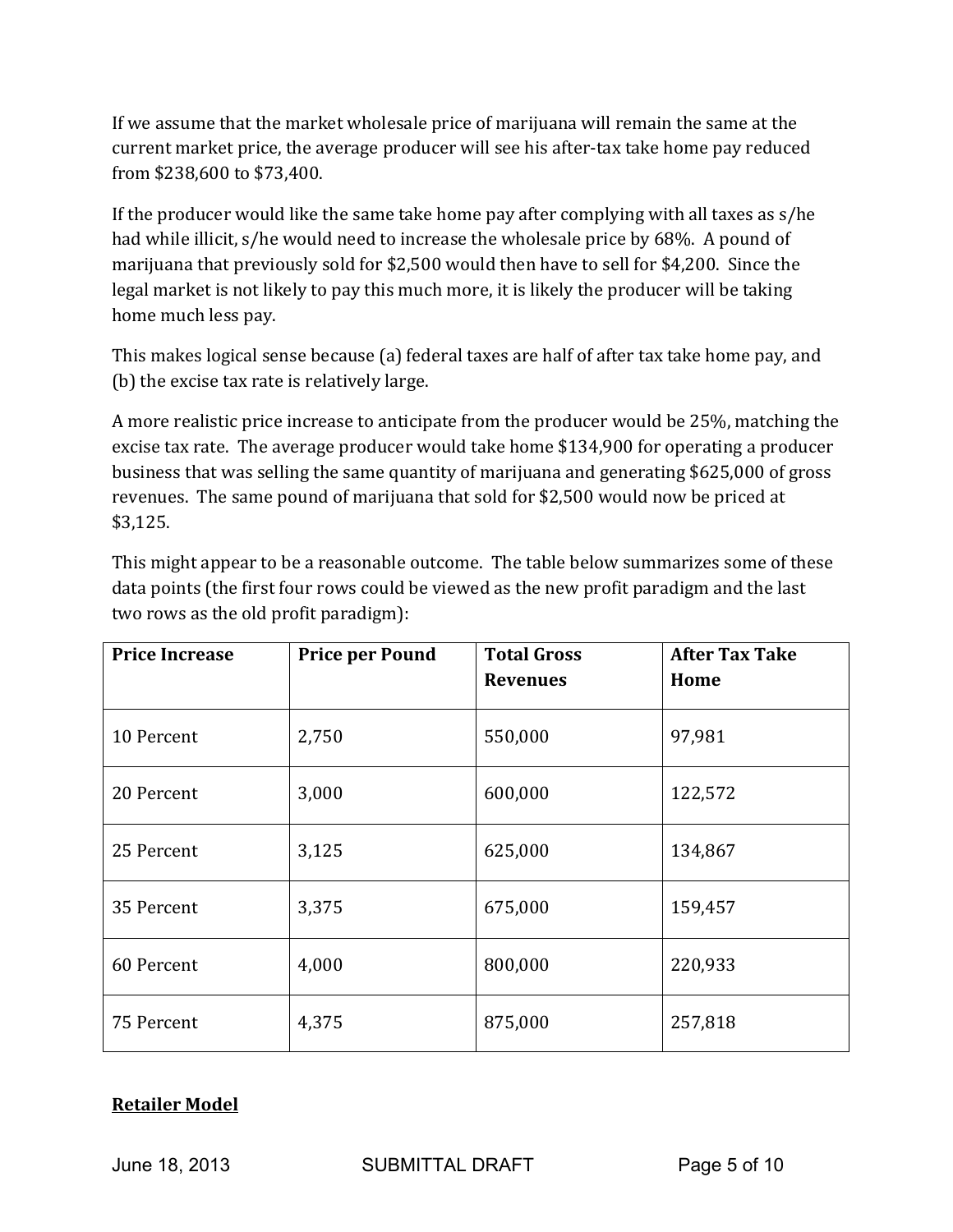The Benchmarks for the retailer model tells the story of a typical retailer from any other industry, where the direct Cost of Goods Sold is a little more than half of the selling price. Taking into consideration the other variable direct costs of packaging, testing, and lost/damaged inventory, the resulting gross margin is 60.4%. After factoring in fixed costs the net income margin of illicit operations averages  $18.25\%$ . Here there is more risk and costs for the initial investment in build-out and the maintenance of a workforce that is much larger than for a producer.

Because of the lower margins, most retailers tend to have much higher gross revenues than producers (at least in the historical markets). We have estimated the average retailer is grossing slightly more than \$3.1 million annually under existing market conditions (excluding outliers from this average). Note that this assumes that the retailer is a storefront, not a delivery service, as storefronts tend to be larger. Based upon this data, we might expect there to be approximately 350 retailers in Washington at full market.

# **Retailers' Added Costs for Legal Operations**

All of the retailers surveyed for the benchmark study were chosen because they were operating as legally as possible with the support of state and local governments. As a result, the data for the costs necessary for legal operation may be seen as more reliable. All of these retailers were paying payroll taxes, insurance and professional fees, and all but two were paying workers compensation insurance. In total these costs totaled 5.6% of revenues, resulting in a "modified" net income margin of 12.7%.

This "modified" net income margin is made up of three components: (a) interest on longterm debt of approximately .8% (80 basis points), (b) Executive Group Salaries of 5.3%, and  $(c)$  net income of the corporate body of 6.6%. As discussed above, these are best viewed together as a group; simplest to model and understand the income tax impact by treating all of these as subject to corporate income tax rates, so that the after tax net income available to the owners may be comparable. For the average sized retailer grossing \$3.1 million, the business can expect net income of \$392,200.

### **Retailers' Added Excise Tax**

The excise tax for the average sized retailer is expected to be \$775,000 per year (25% of \$3.1 million). Assuming a high compliance rate of 99%, the State can expect to receive \$268,537,000 annually based upon an assumed statewide retailer market of approximately \$1.1 billion.

This report analyzes the results of operations for producers, processors and retailers separately. We assume that the gross margin relationship for the retailer will hold true to the normal retail benchmarks even though excise taxes applied to producers and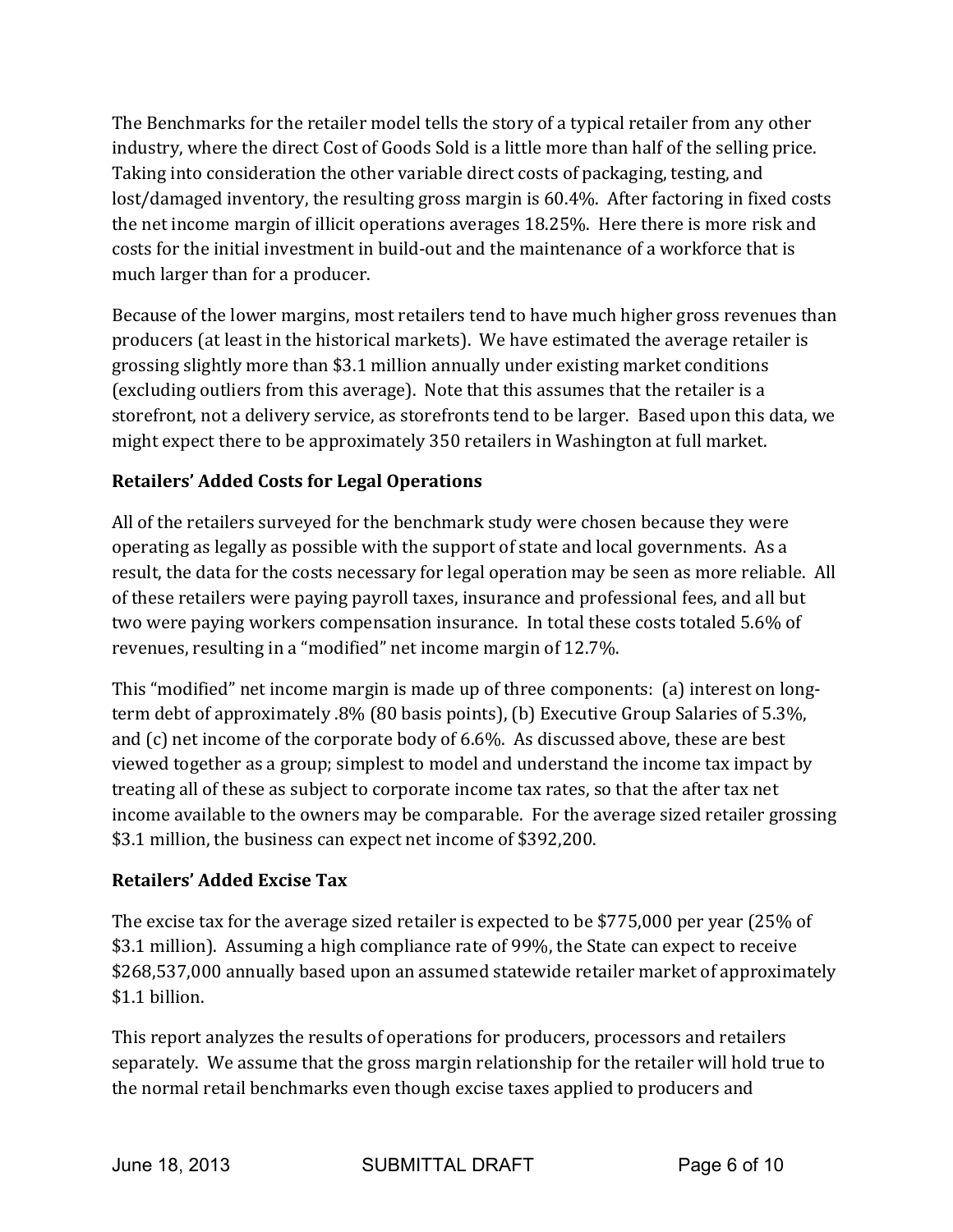processors are likely to result in higher wholesale prices. In other words, if the average producer must increase the wholesale price by 25% to maintain a viable take home pay amount, we assume that the retailer will still analyze their cost structure to peg this wholesale cost to 56% of their retail price *before making any price increase at the retailer level for the excise tax.* Please review the detailed Retailer Model to gain a deeper understanding of this assumption. Other members of the BOTEC Team are working on pricing models that factor in the effects of the multi-layered excise tax.

Just as with producers, compliance rates and price increases needed to cover the excise tax will also have an impact on the amount of excise taxes collected from retailers, and the interplay between the excise taxes, price increases to cover the taxes, income taxes, take home pay are complex.

### **Retailers' Added Federal and State Taxes**

The Business and Occupation tax for retailers is currently  $.471\%$  (47.1 basis points). For the average retailer grossing \$3.1 million, this tax is \$14,601, again not very material to the overall business. For the statewide retail industry, this tax could be expected to generate  $$5,110,000$  for the state, assuming  $100\%$  compliance, or \$4,957,000 at a 97% compliance rate. As with the producers, we can expect a relatively high compliance rate and a minimal impact on pricing behavior.

Federal income taxes will have a much larger impact on pricing behavior, especially when we start to consider implications for IRC Section 280E. Retailers, unlike producers and processors, have many costs that might be disallowed for tax deduction purposes under this law provision. In theory, if Section 280E were to be strictly applied, the retail marijuana industry simply could not exist because the economics could not support income taxes calculated on gross margins. Under this theory, the excise tax the retailers pay to Washington would not be deductible. Using the average sized retailer as an example, the federal income tax would be  $$417,400$ , but the retailer would only net \$392,200 before payment of any excise tax or federal income tax. Thus, even excluding the retailer excise tax, the retailer would not have enough cash to pay the federal income tax (assuming strict application of Section 280E).

For this reason, in order to continue with this analysis, we must assume that 280E will not apply to retailers strictly. The user of the model can take into account Section 280E at a macro level by entering the Section 280E Disallowance Rate. Based upon the current situation with IRS auditors, it might be reasonable to assume that Section 280E will reduce expenses available for deduction by 20%; so as a baseline we have entered the Section 280E Disallowance Rate at 20%. (This is an assumption wrought with issues that are beyond the scope of this paper.)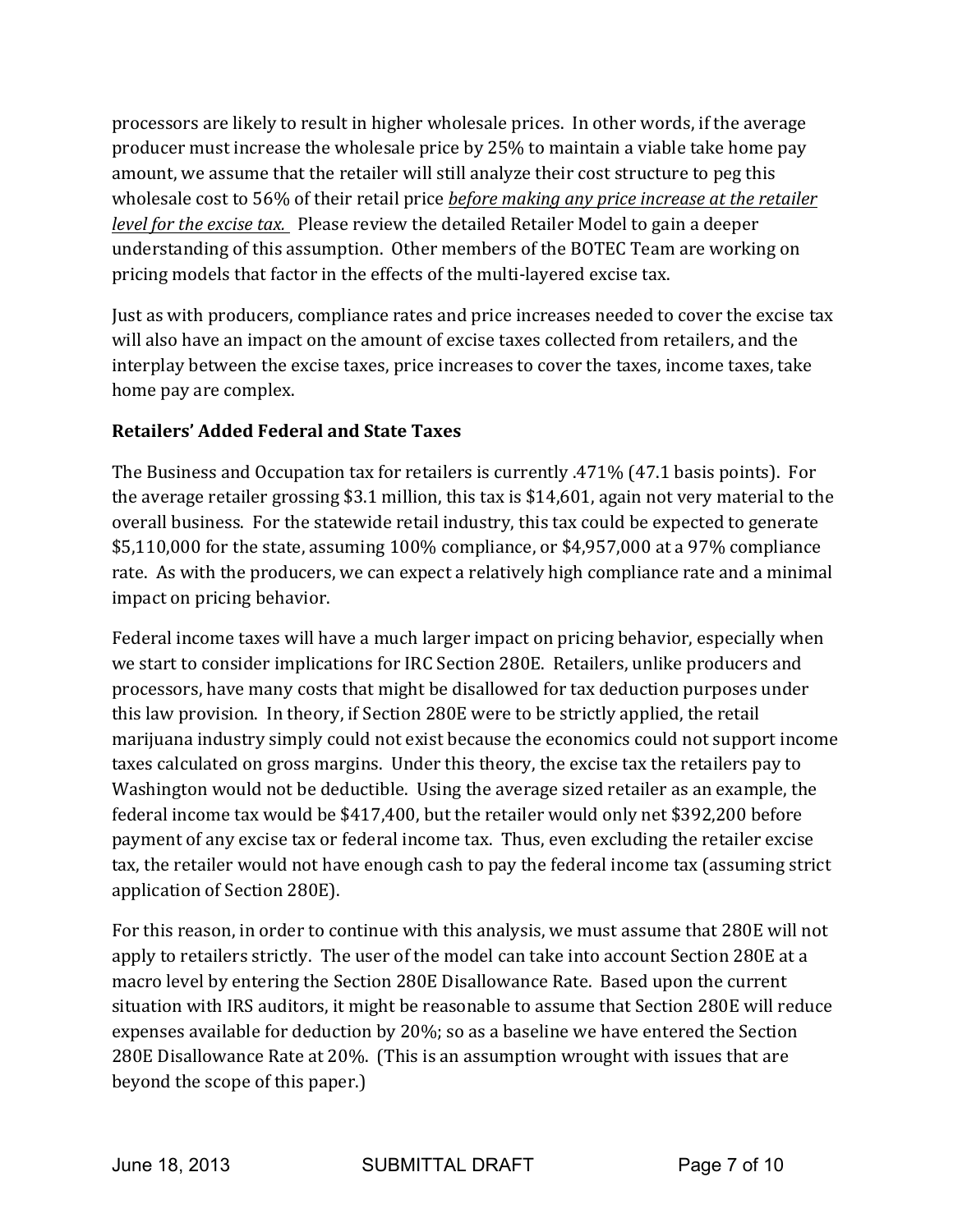The conclusion we have drawn from this analysis is that the conflict between federal and state marijuana laws will have a direct impact on state tax revenues actually collectible from the industry.

#### **Impact of Taxes on Prices and Profits for the Retailer**

#### **Ignoring IRC Section 280E**

If we assume that the retail price of marijuana remains the same at the current market price, the average retailer will *lose* (\$397,400) after payment of the excise tax and B&O tax. Because of the loss, there will be no federal income taxes due, assuming 280E is not applied.

If the retailer would like the same take home pay it had while illicit, after complying with all of the taxes, it would need to increase the retail price by  $44\%$ ; a gram that previously sold for \$12 would now have to sell for \$17.28. Various market forces would again seem to indicate that the retailer is likely to take home much less pay.

Assuming that the market would be willing to pay the equivalent of the excise tax amount in terms of higher prices in order to purchase from a legal operator, the retailer might set their prices 25% higher. The average retailer will take home \$112,800 after taxes for operating a retail business that was selling the same quantity of marijuana, previously grossing  $$3,100,000$  but now grossing  $$3,875,000$  million.

Based on salary data from other non-marijuana industries, that is at the low end of the range for take home pay for operating a business of this size. For comparison, the net income before income tax (after excise tax) would be \$170,800.

Because the profit margins for retailers are so much lower than those for producers, we see that after tax take home pay is much more sensitive to price increases.

The table below summaries some data points assuming that Section 280E will not apply:

| <b>Price Increase</b> | <b>Price per Gram</b> | <b>Total Gross</b> | <b>After Tax Take</b> |
|-----------------------|-----------------------|--------------------|-----------------------|
|                       |                       | Revenues           | Home                  |
|                       |                       |                    |                       |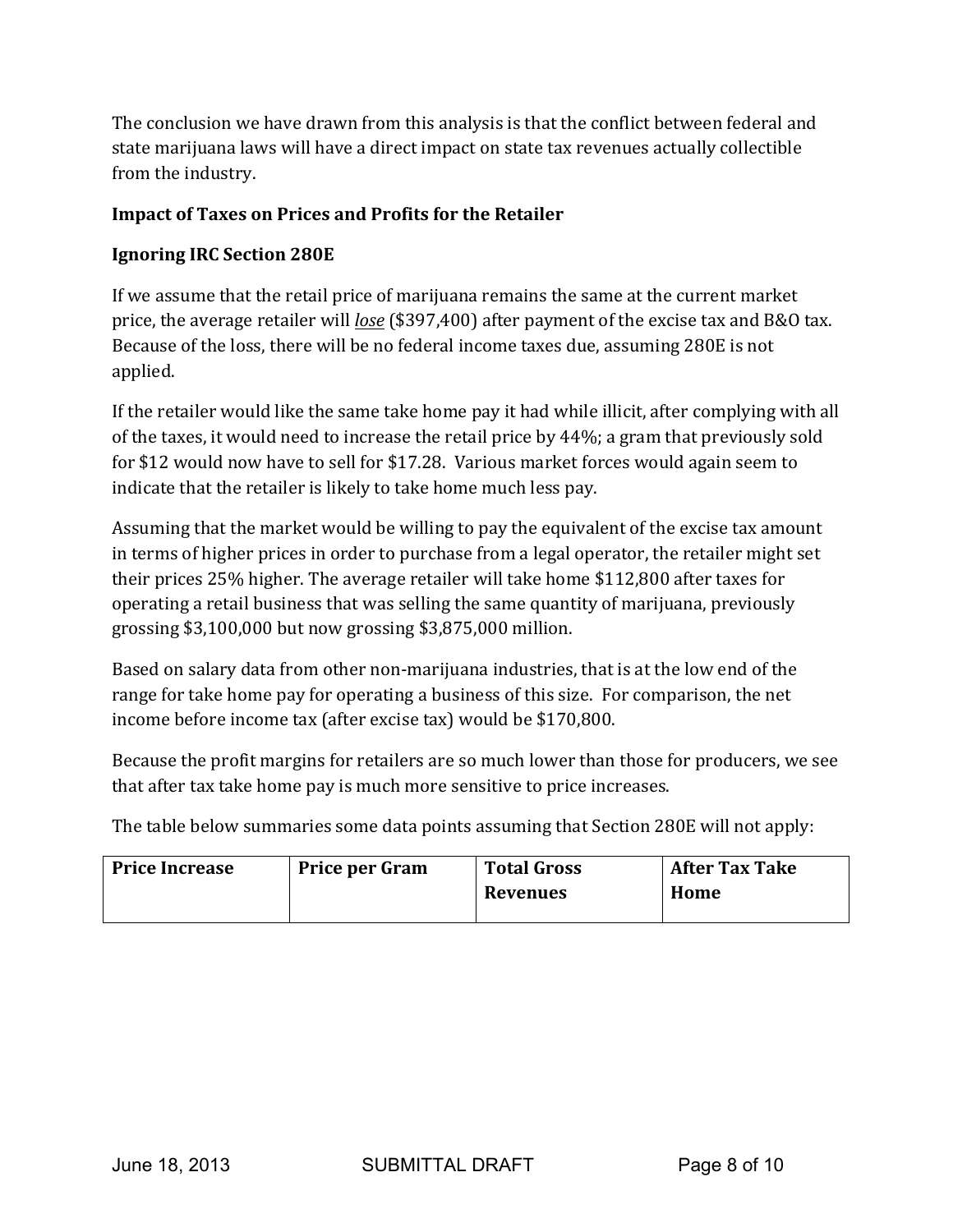| 10 Percent | 13.20 | 3,410,000 | $(169, 361)$ loss |
|------------|-------|-----------|-------------------|
| 20 Percent | 14.40 | 3,720,000 | 37,950            |
| 25 Percent | 15.00 | 3,875,000 | 112,754           |
| 30 Percent | 15.60 | 4,030,000 | 187,459           |
| 35 Percent | 16.20 | 4,185,000 | 262,065           |
| 45 Percent | 17.40 | 4,495,000 | 410,979           |

#### **Factoring in Section 280E**

IRC Section 280E is currently a reality that retailers will have to take into account when setting prices to make a living. Currently, some IRS agents are accepting 280E allocations that disallow 20% to 25% of the expenses (other than Cost of Goods Sold).

The table below summarizes these same data points assuming that Section 280E will result in 20% fewer deductions for federal income taxes:

| <b>Price Increase</b> | <b>Price per Gram</b> | <b>Total Gross</b> | <b>After Tax Take</b> |
|-----------------------|-----------------------|--------------------|-----------------------|
|                       |                       | <b>Revenues</b>    | Home                  |
|                       |                       |                    |                       |